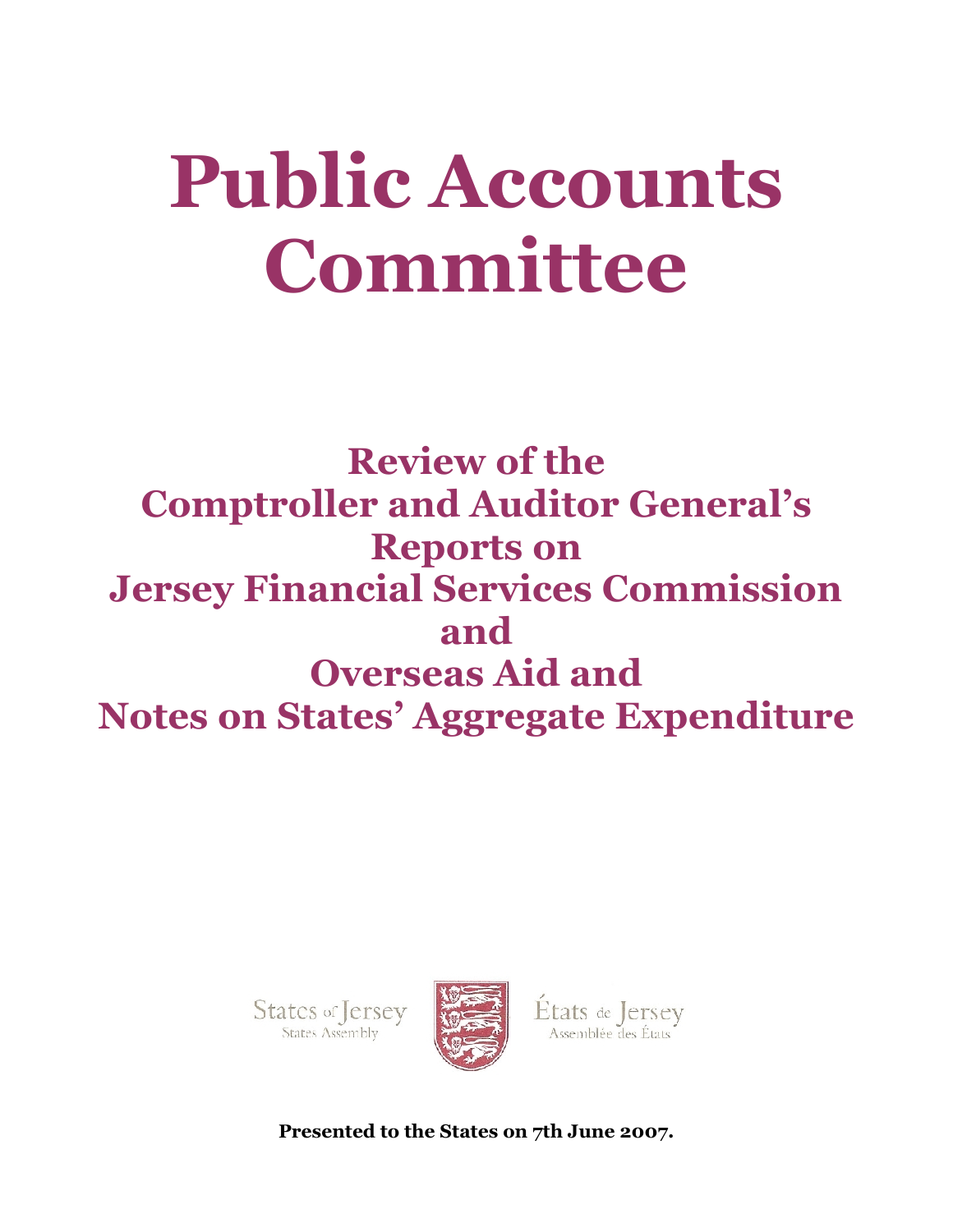**P.A.C.3/2007**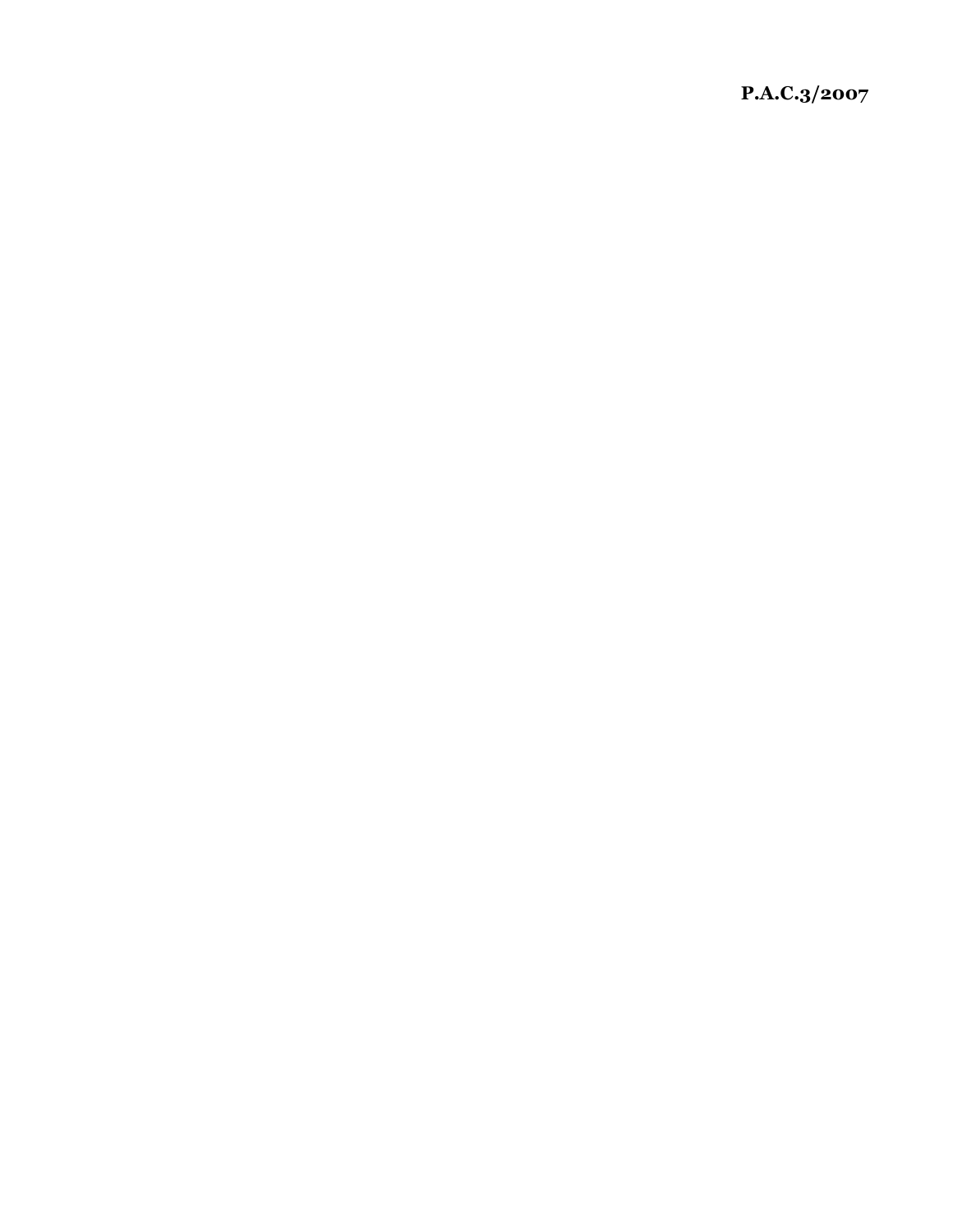## **REPORT**

### **The Public Accounts Committee**

The primary function of the Public Accounts Committee is defined in Standing Orders as the review of reports by the Comptroller and Auditor General regarding –

> The audit of the Annual Accounts of the States of Jersey and to report to the States upon any significant issues arising from those reports;

> Investigations into the economy, efficiency and effectiveness achieved in the use of resources by the States, States funded bodies, independently audited States bodies (apart from those that are companies owned and controlled by the States), and States aided independent bodies;

> The adequacy of corporate governance arrangements within the States, States funded bodies, independently audited States bodies, and States aided independent bodies,

and to assess whether public funds have been applied for the purpose intended and whether extravagance and waste are being eradicated and sound financial practices applied throughout the administration of the States.

The Public Accounts Committee may also examine issues, other than those arising from the reports of the Comptroller and Auditor General, from time to time.

The Public Accounts Committee represents a specialised area of scrutiny. Scrutiny examines policy whereas the Public Accounts Committee examines the use of States' resources in the furtherance of those policies. Consequently initial enquiries are made of Chief Officers rather than Ministers. This is not to say that enquiries may not be made of Ministers should the reports and recommendations of the Public Accounts Committee be ignored.

The work of the Public Accounts Committee is ongoing rather than on a one-off basis and the Committee will return to topics previously examined in order to evaluate whether recommendations have been followed or procedures improved. If such a follow-up is unsatisfactory then the Committee may decide to hold further public hearings in order to identify the reasons for the lack of progress.

The current membership of the Public Accounts Committee consists of –

States Members Independent Members Deputy Sarah Ferguson of St. Brelade (Chairman)

Deputy James Reed of St. Ouen (Vice-Chairman) Mr. Tony Grimes<br>
Senator James Perchard Advocate Alex Ohlsson Senator James Perchard Connétable Tom du Feu of St. Peter Mr. Chris Evans Connétable Dan Murphy of Grouville Mr. Roger Bignell Deputy Alan Breckon of St. Saviour Mr. Martin Magee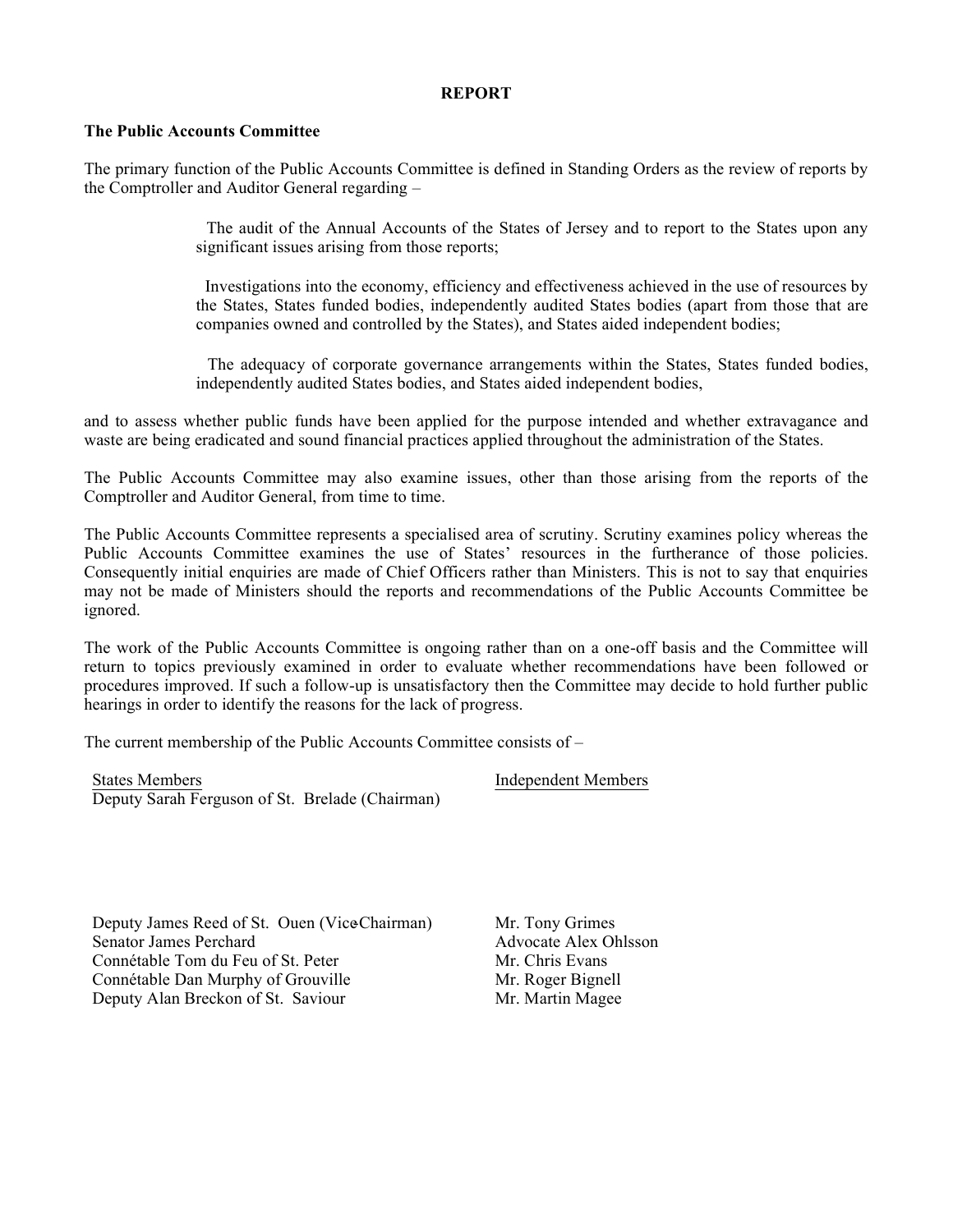### **REPORT**

The Public Accounts Committee has reviewed the Comptroller and Auditor General's reports on the Overseas Aid Commission, the Jersey Financial Services Commission and his notes on States' Aggregate Expenditure.

Whilst the Public Accounts Committee has decided not to hold hearings relating to these reports at this time, it was felt that it would be appropriate for it to make comments on these reports.

### **Overseas Aid Commission**

The Public Accounts Committee concurs with the view of the Comptroller and Auditor General that it is unsatisfactory for such a significant amount of expenditure to fall outside the normal arrangements for managing public finance.

It is accepted that an independent approach should be taken to administering such funds. In particular, the Public Accounts Committee accepts that the donations should not be subject to any form of political bias. Equally, it is unacceptable for proper oversight not to be in place in accordance with the States' Financial Directions.

It is clear from the analysis that there is a conflict between the Public Finances Law and the Law which created the Commission. The Public Accounts Committee is at a loss to understand why this was not identified during the draft stages of the Law. Whilst the States are required to review a law before it is passed, it is expected that such conflicts would be identified before a proposition is lodged with the Assembly.

It is not the place of the Public Accounts Committee to suggest which of the options suggested by the Comptroller and Auditor General are appropriate. This is more properly the task of the States Officers and the Commission. It is, however, essential that a solution is found and the Committee will keep a watching brief on developments.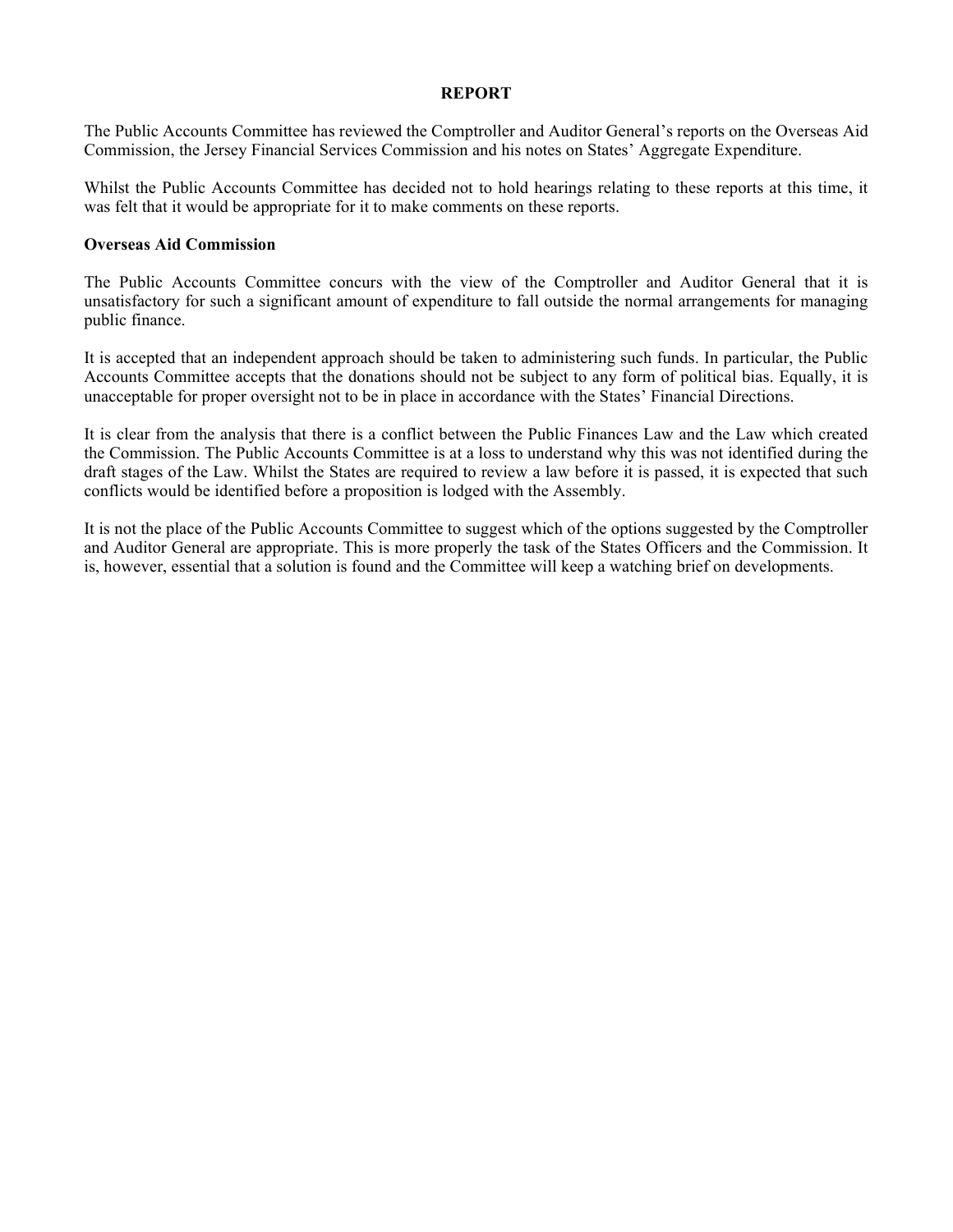## **Comments on Report of the Comptroller and Auditor General on the Jersey Financial Services Commission**

Given the increasing demands on the Jersey Financial Services Commission ("JFSC"), the Public Accounts Committee concurs with the Comptroller and Auditor General's view that it is unlikely that costs will reduce. The JFSC is currently understaffed and this needs to be addressed with some urgency so they are able to prepare for and host the IMF Review in 2008.

The report identifies areas for improvement and the Public Accounts Committee's view is that high on the list of priorities must be the alignment of the Strategic Plan with the Operational Management Plan, without which there must be doubts as to whether the Commission can deliver a cohesive, coherent and focussed service. In addition to this the Commission needs to define and deliver an effective IT Strategy.

It is appropriate that the Commission demonstrates a commitment to these two issues and that progress is visible to government and the financial services sector.

The Public Accounts Committee compliments the significant contribution of the JFSC in enhancing Jersey's international reputation and the growing acceptance of the Island as a member of the International Financial Community.

The progress we have witnessed is a testimony to the Commission, its staff and the Jersey financial services sector, without whose support, both financially and intellectually, this could not have been achieved.

It is in the context of preserving support from the industry, the public of Jersey and Government that the Public Accounts Committee would encourage the JFSC to ensure that there is relevant, informative and effective communication with all these "stakeholders". The JFSC should seek to create more awareness with its stakeholders as to its function relative to the economic wellbeing of Jersey and the impact this has on the lives of the Jersey public.

In particular, continued engagement with the financial services sector, who are their paymasters, is essential. The JFSC need to continually demonstrate and evidence Value for Money and to create an environment which encourages the Industry to support willingly the endeavours of the JFSC in ensuring the sustainability of this important economic sector for the benefit of the public of Jersey and those businesses who choose to make Jersey their base.